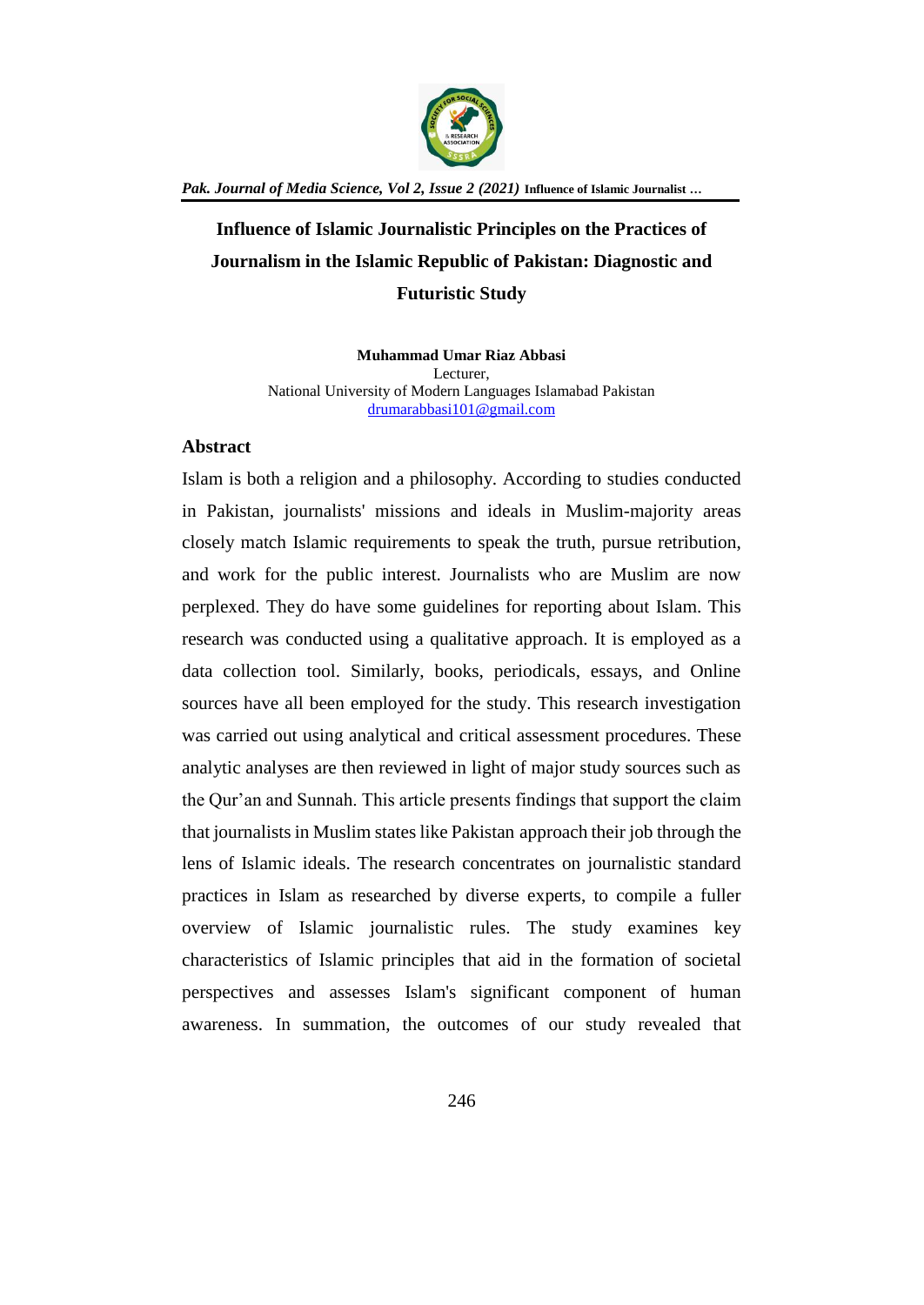

participants had a poor view of Pakistani digital media as a result of what they regarded to be prejudiced, erroneous, and unethical coverage. *Keywords: Islam, Pakistan, Journalism, practice, values, Journalistic Principles*

## **Introduction**

Pakistan's journalism has tried to gain its identity throughout its history. The country's press organizations were maintained on a short schedule by a series of dictatorial administrations. In the mid-1980s, it was common for the censorship board to pre-screen all news articles before they were published, with violating tales going to wind up on the cutting room floor. Journalists and editors honed their ability to read and comprehend. When modest advances were made, they were frequently lost when the government changed. There was only one state-run broadcasting company in the nation a generation later, PTV. With the military takeover that put General Musharraf to the system in the late 1990s, true press liberalization came. He relaxed regulations on the traditional media and liberalized transmission rules (Ricchardi, 2012). GEO TV, the nation's first commercial tv network, began broadcasting in 2002. There have been more than 90 privately owned Tv stations 10 years later (Pakistan: Media Overview, 2012).

Musharraf sought to undo the reforms afterward, but he couldn't stop the new dimension. Journalists nowadays are rejoicing in liberties that seem unthinkable just a decade ago. Whereas the print industry in the West is shrinking, it is growing in Pakistan, due to digital technology and advanced media channels. Though most of these enterprises are 'beholden to different diplomatic and social forces,' media giants are spreading, offering monetary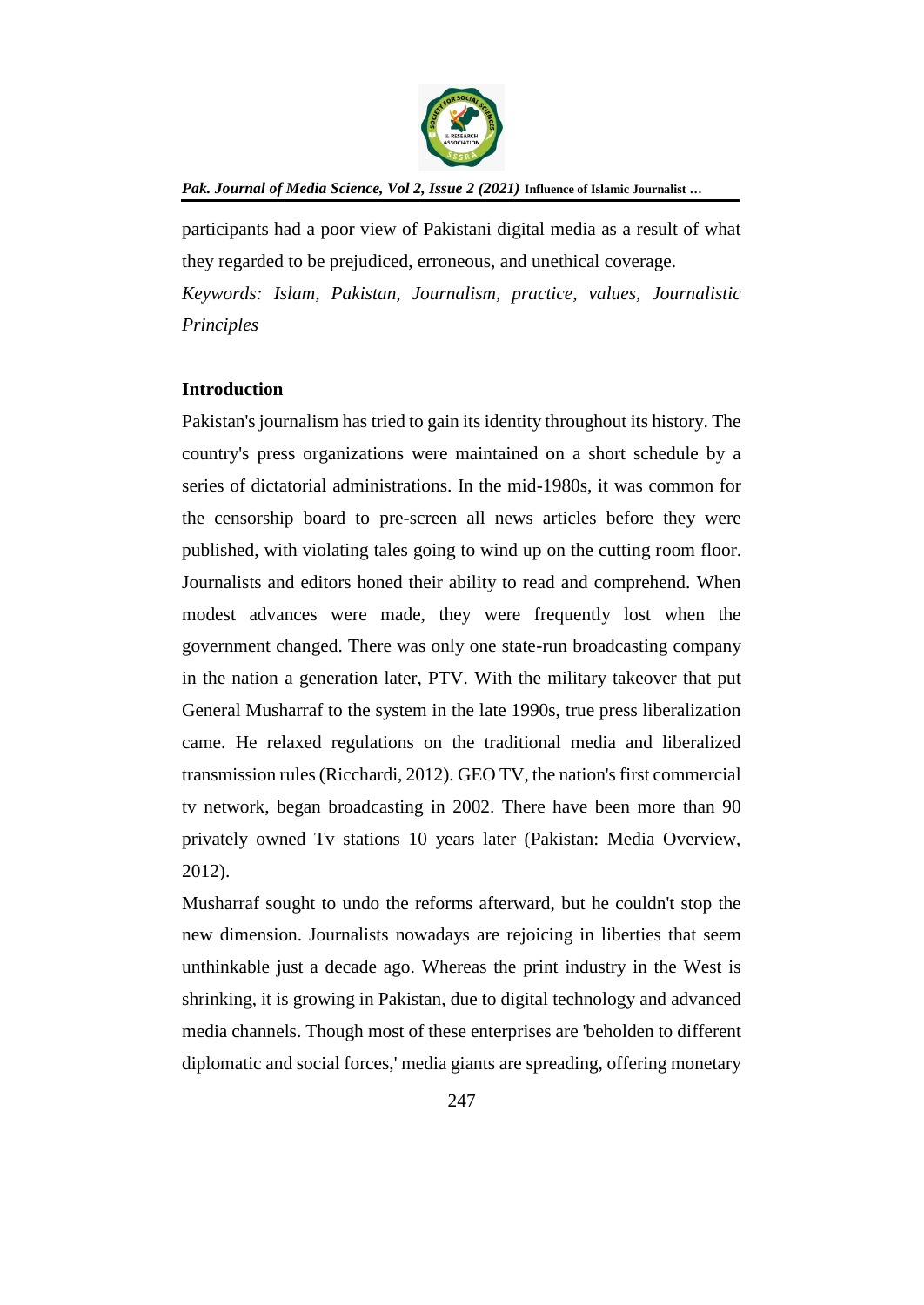

sustainability – and a semblance of governmental safety – for journalists (Ahmed et al., 2019).

The journalism has developed into a nationwide debate platform after extended durations of military control, earning out a place at the center of public life (Ricchardi, 2012). Newspapers editorials and a few television personalities have wielded such power over the popular perception that someone has been charged with advancing their agendas and being motivated by "egoism, self-exaltation, and a spurious sense of worth and supremacy" (Rias, 2011). The 'Ghairat (Honor) Brigade,' an allusion to their 'patriotic' protection of Pakistan's national honor,' is a disparaging term used to describe this organization, which promotes a strongly nationalistic mindset.

The nation's religious leaders, such as the military, are being scrutinized more than ever before. A younger generation of female journalists and TV broadcasters is also emerging, introducing a new aspect to the public dialogue.

# **'My worship, my sacrifice, my life, and my burial are all for Allah, the Lord of all worlds,' say they. (Al-Anam 6:162)**

Due to being perceived as being prejudiced and under the sway of corrupt political leaders, Pakistani media agencies and journalists are widely seen as dishonest. This bad perception has instilled in the public a sense of media incredulity and suspicion (Manuel, 2013). Even Pakistan's current Prime Minister, Imran Khan, has criticized the media for covering up prior regimes' corruption through seeded programs, claiming that "people are losing enthusiasm in worthless current events broadcasts."

The presumption and charges that the national press is biased have been a subject of a substantial dispute concerning the validity of Pakistani media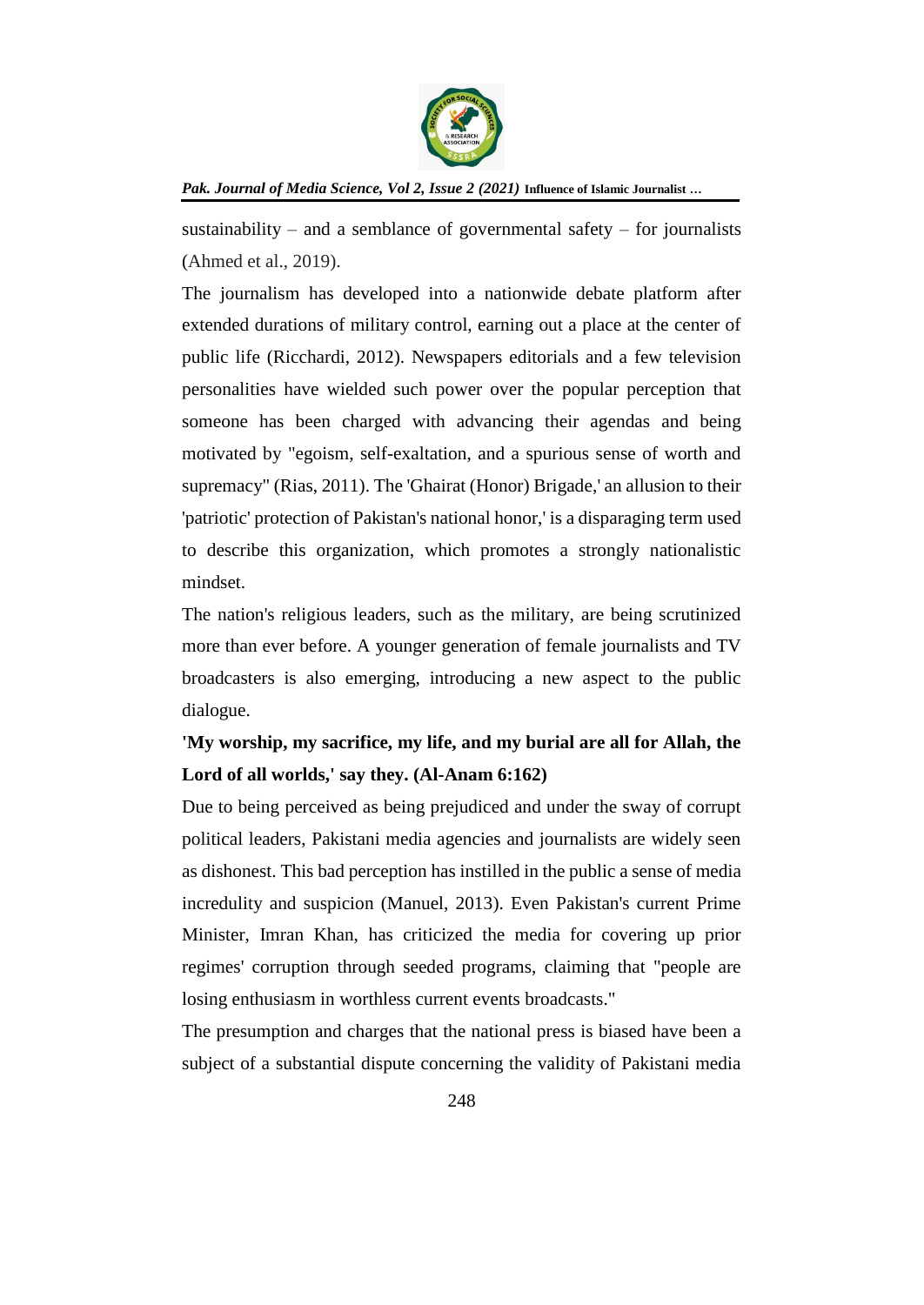

since the introduction of digitalization, and this study aims to analyze this problem among the younger breed of media professionals. It has been observed that well-known Pakistani news organizations often exploit their standards to breach their journalistic values, and the digital era is strengthening the public perception that journalists are failing to fulfill their ethical duties and obligations. In recent years, the primary purpose of Pakistani media companies has switched from truth-telling to profitmaking. The hurry to convey breaking news has overtaken the practice of news validation and resource verification (Akhtar, 2017).

"In the meantime, experts who believe in the need for reliability, impartiality, and integrity in journalistic ethics are being marginalized." Journalists, especially editors and photographers, are frequently corrupted. They frequently receive messages from legislators, public officials, and activist groups, all of whom are engaged in distorting facts and numbers for entrenched interests. Because of the widespread use of electronic media and digital media in the modern age, when the Internet has become a vibrant source of knowledge, media credibility has gotten a lot of attention from the public and critics. Pakistani news networks, without a doubt, developed as attractive information sources and intellectual debates in the new millennium and gained people's trust. However, the digital age has created several questions, the most important of which is the accessibility and legitimacy of electronic news sources (AWAIS et al., 2020).

According to AbuBarzah al-Aslami (RA), the Prophe**said: O group of people who believed with their tongues but not with their hearts, don't really back-bite Muslims and therefore do not search for their faults, because if anyone searches for their faults, Allah will search for his fault, and if Allah searches for anyone's fault, He disgraces him in his**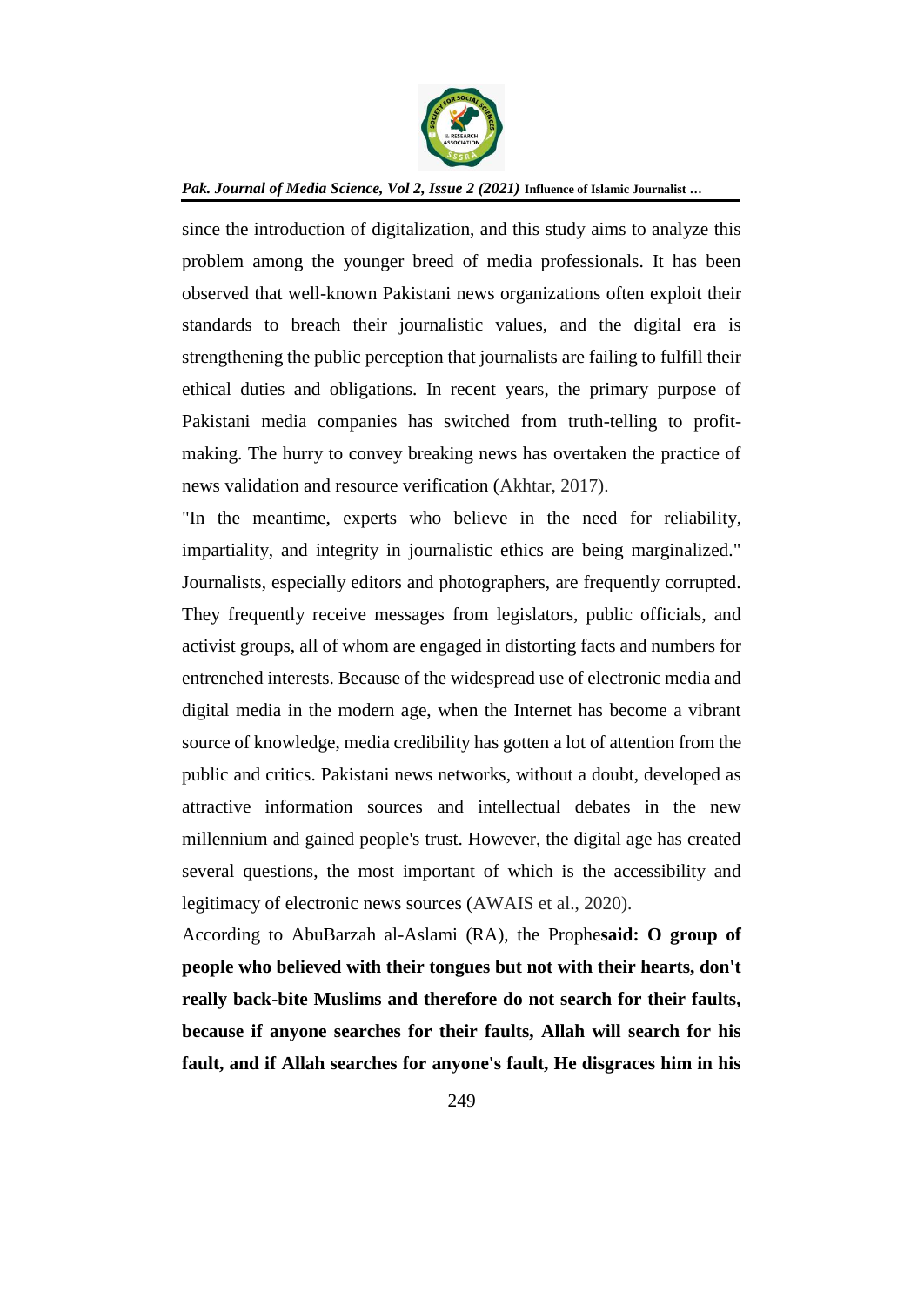

# **house. (Abu-Dawood, Hadees No 1475, Volume 3; also reported in Masnad Ahmad) (Merican, A. M. (2010)**

Today's university students will play a key role as thought leaders and future leaders in Pakistan, where the tertiary Gross Enrollment Ratio is quite low, at 9% in 2018 (Hunter, 2020). Those researching media are more likely to have much more sophisticated and extensive judgments of Pakistan's present level of journalism. Knowing the viewpoints of these media students is critical to determining the trustworthiness of Pakistan's media. According to the research, other journalistic ideals reflected in Islam include the thirst for truthfulness (haqq), neutrality (nasihah), or balance (l'tidal). These findings extend those ideals included the spread of virtue and the avoidance of evil (hisbah), as well as working for the common good (maslahah) and demonstrating how the Islamic concept of balancing (wasatiyyah) influences how journalists in Muslim societies conduct professional reporting.

Muslim journalists will use journalism ethics as a guideline to direct their professional journalism skills if they are conscious of this. They must conduct themselves professionally in an ethical manner. They will not be classified as real journalists unless they meet this condition. The question is, what advice should they follow to obtain this qualification? They must do at minimum three things: (i) prioritize commitments, (ii) maintain a favorable, and (iii) enjoy their jobs.

The paper is further divided into sections, the next section will explore the objectives and research question of the paper. The literature will be discussed in detail that will explain the journalism, Islam impacts on journalism and quote various studies. Then we will discuss the findings, recommendations and then conclude them in the further sections.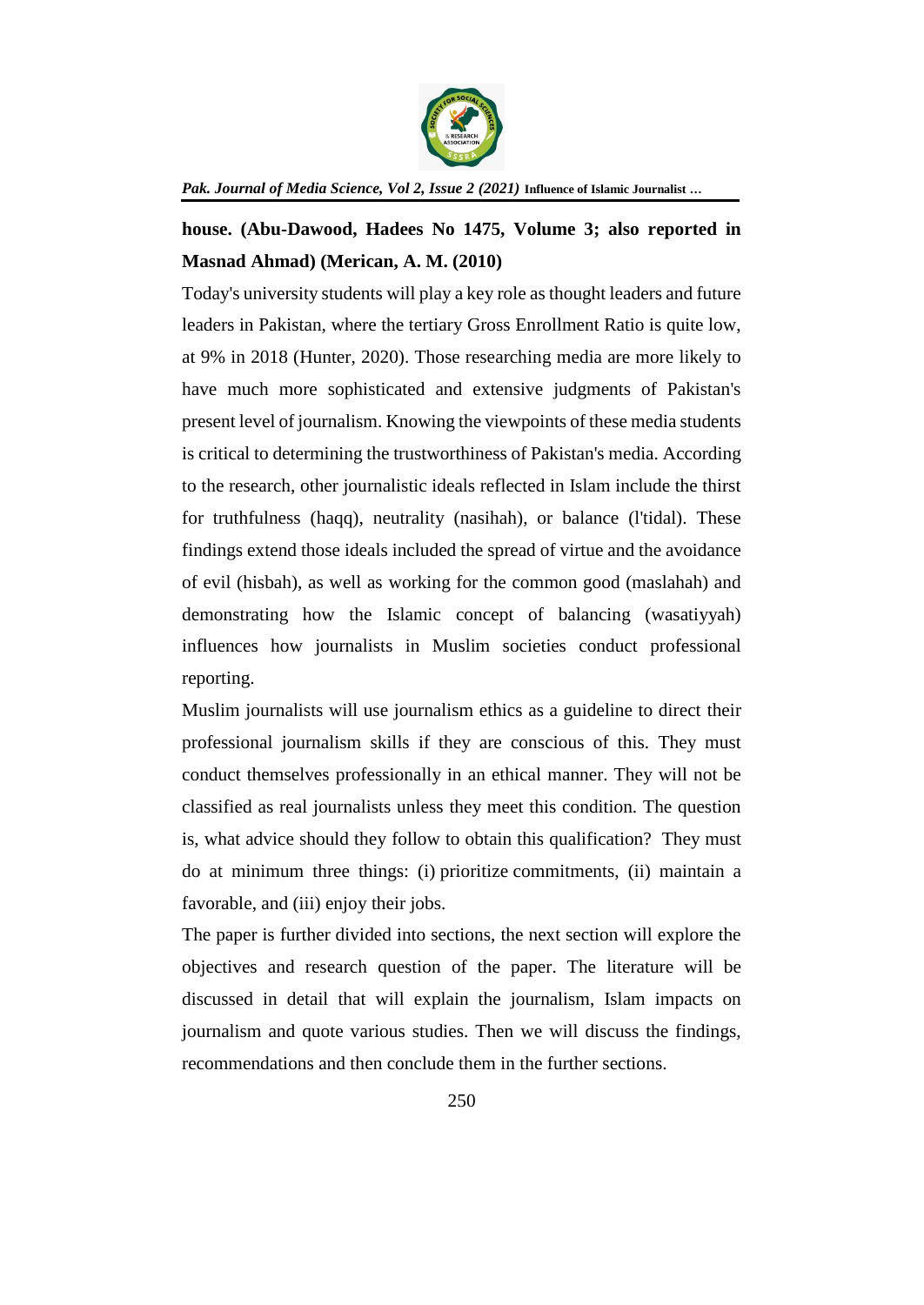

# **Objectives of the Study**

The objective of this paper is to explore how Islam influences journalism in Pakistan. In this research, we also want to emphasize the function of digital communication, which includes social media, reporting, and morality, in Muslim society. Also, depending on Religion and welfare programs, how it is applied. Social media has had an impact on Muslim society. The goal of this study is to look at how social media affects society and what we may prevent and protect ourselves from it. Furthermore, this research has raised awareness among Muslims and all ages of society.

# **Research Questions**

- 1. What is the connection between Islam and journalism?
- 2. To just what degree do journalists in the researched region have similar views on the function of journalism in culture?
- 3. What is the impact of Islam on the practice of journalism?
- 4. Do Pakistani journalists share some professional viewpoints that could lend credence to the concept of "Islamic journalism"?

# **Statement of the Problem**

The problem that this research will attempt to solve is to determine how Islam influences the practice of journalism in the Islamic Republic of Pakistan.

# **Literature Review**

The influence of communication and the dissemination of information has transformed the world into "a borderless town," a real Marshal McLuhan notion, and civilizations could not expand without organized structured communication and information in the current instance. Without a doubt, the news media is a dynamic source of global knowledge, and it plays a significant role in influencing and altering people's views and perspectives.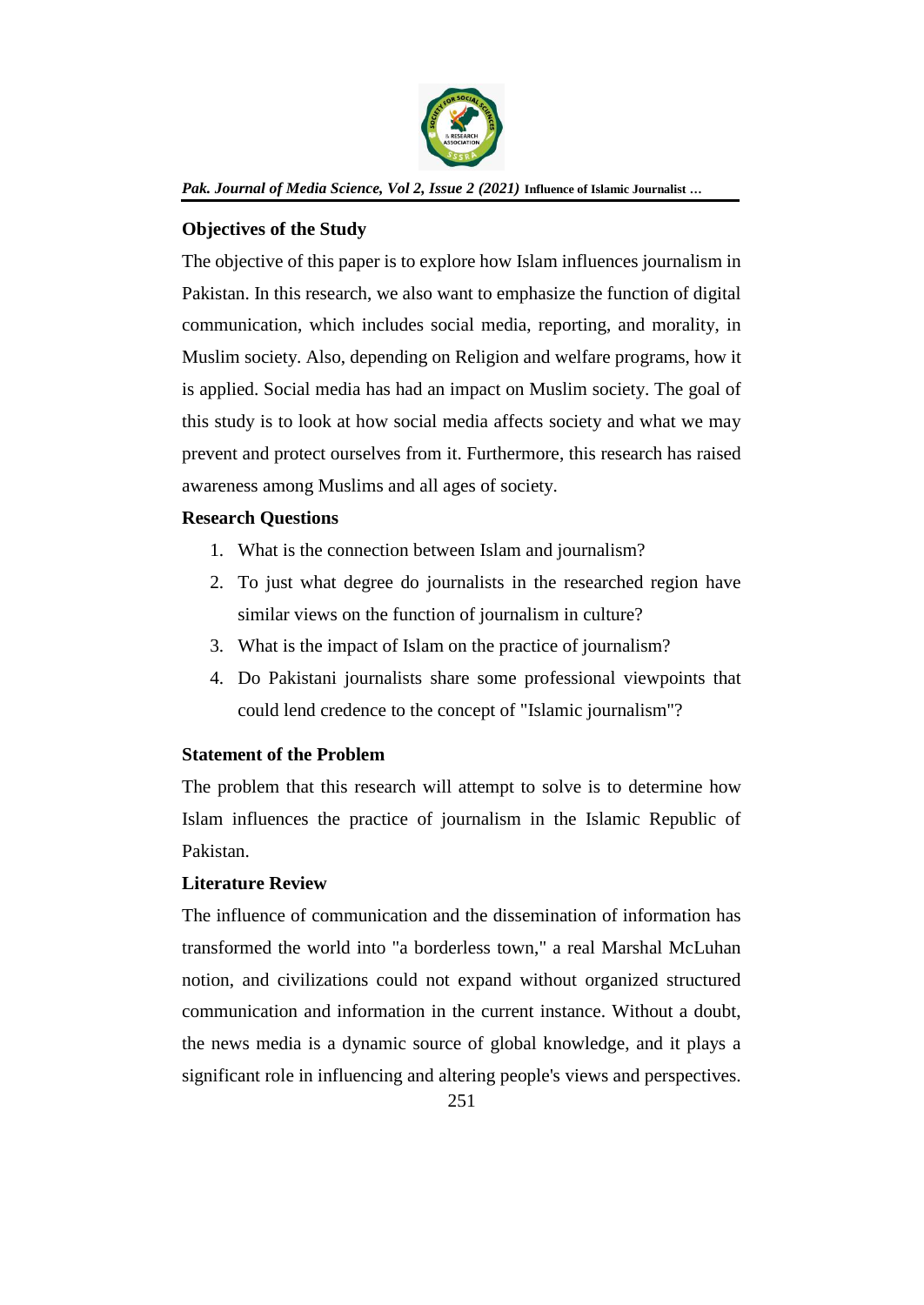

People, on the other hand, have examined the resources and formed opinions about media organizations and channels. Their opinions on the media are formed by research and study of the themes reported by the news media, which result in good or negative evaluations (Bernanke et al., 2018).

In this digital age, people's attitudes regarding media content have shifted dramatically due to the rapid flow of information, simple access to massive information banks, and numerous options for social interaction. Because of its tremendous impact on our social and political realms, the practice of validating the trustworthiness of news channels' content has become extremely important among cultural and ideological organizations and people in the modern world (Haagensen, 2018).

Around the world, social scientists study themes and phenomena related to the public image and interests of the nation in the news media. In recent years, an academic debate has erupted to examine the elements that contribute to public distrust in the news media. With its conservative skewed reporting, an unbroken stream of uniform opinion, and an unrestrained flow of information and excitement collected from all corners of the globe, the news media is accused of molding public opinion. By sharing basic and superficial information, the news media influence public perception and create a large number of untrained people, many of whom are loaded with irrational preconceptions (Islam et al., 2018).

Instead of any obvious objectives of professional obligation on the part of journalists, the elements engaged in influencing public opinion are reflective of political proclivities and "game framing," in which political matters are seen as strategic conflicts (McLeod et al., 2017, p. 41). This could lead to more people believing the media is biased (Willnat et al., 2019).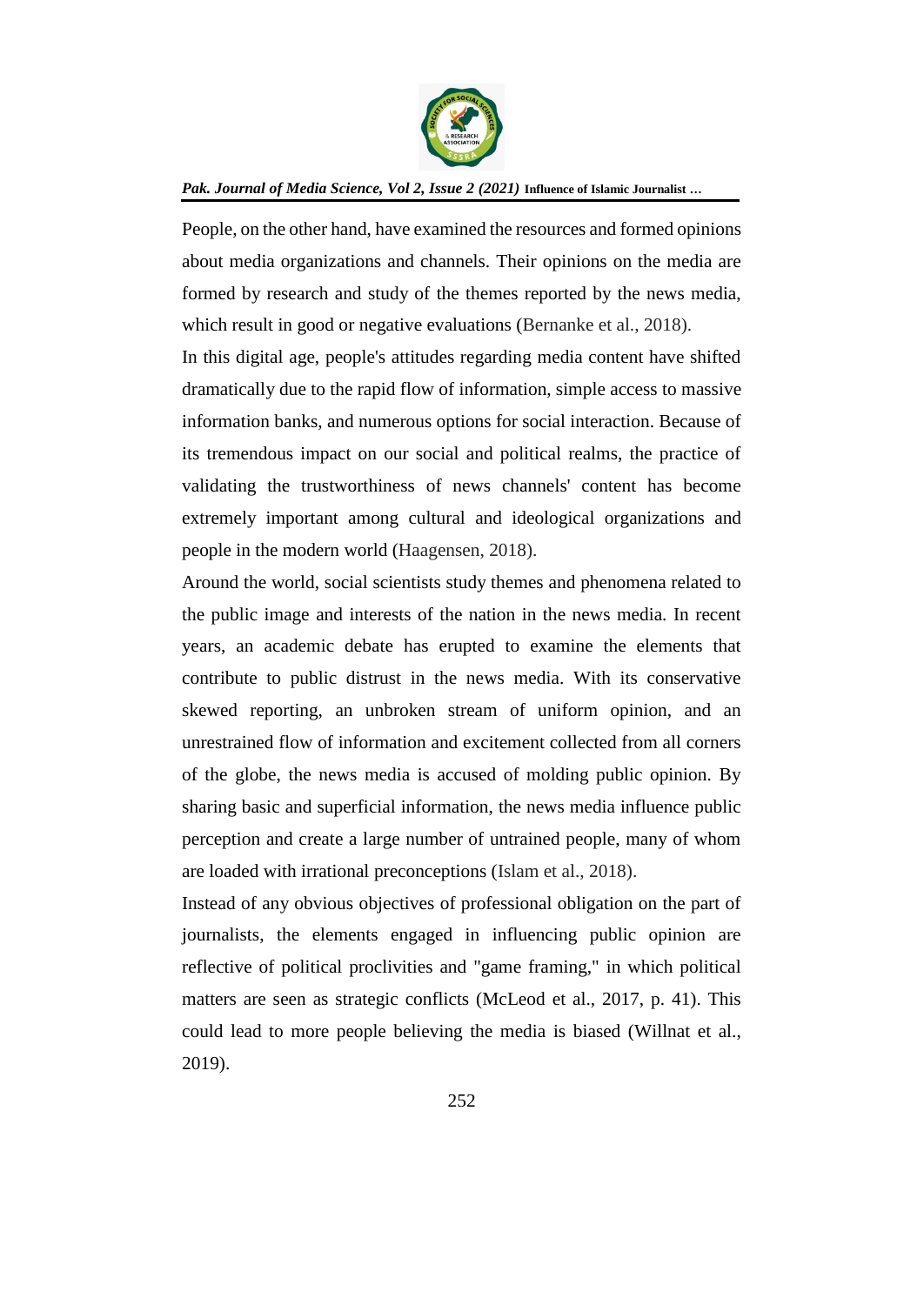

Journalistic ideals such as reliability, honesty, impartiality, correctness, justice, neutrality, unbiasedness, and truthiness, which are linked to ethical values and principles of journalism, give the desired manner for journalists to investigate societal problems and challenges (Maras, 2013; Schudson, 2001). Journalists should not include their political, social, or cultural affiliations in their stories, and they should have their perceptions out of them, because journalistic biases can be detected by reading the journalists' news content (Hackett, 2009), resulting in negative public perceptions of the news media. Furthermore, user-generated remarks on news websites give immediate analysis and influence readers' perceptions and perceptions of media reliability.

More subsequently, the Muslim Brotherhood, an organization whose roots can be traced back to the same reforms sentiment in Islam promoted by Mohammad Abduh and Rashid Rida, has gotten a lot of academic interest, although largely in Arab studies (Nada, 2012; Rubin, 2012; Wickham, 2013). Although some scholars writing about Southeast Asia's latetwentieth-century ripple of piousness and expansion of Islamic Extremism have accepted the impact of the Brotherhood's concepts and founding member Hassan al-Banna (Tomsa, 2010: 489; Liow, 2009: 8; Bubalo&Fealy, 2005: 66-74; Jomo and Cheek, 1992: 85), little is recognized about how the philosophy is genuinely conveyed. My experiences at both Harakah and Sabili reveal that distribution is primarily based on individual and career ties.

These are distinct beliefs, but they all stem from the same root, namely human cognition. Separate from this ethical perspective, Muslims gain their utmost virtue from doing what pleases Allah SWT, the Creator of the entire universe (Jan et al., 2020).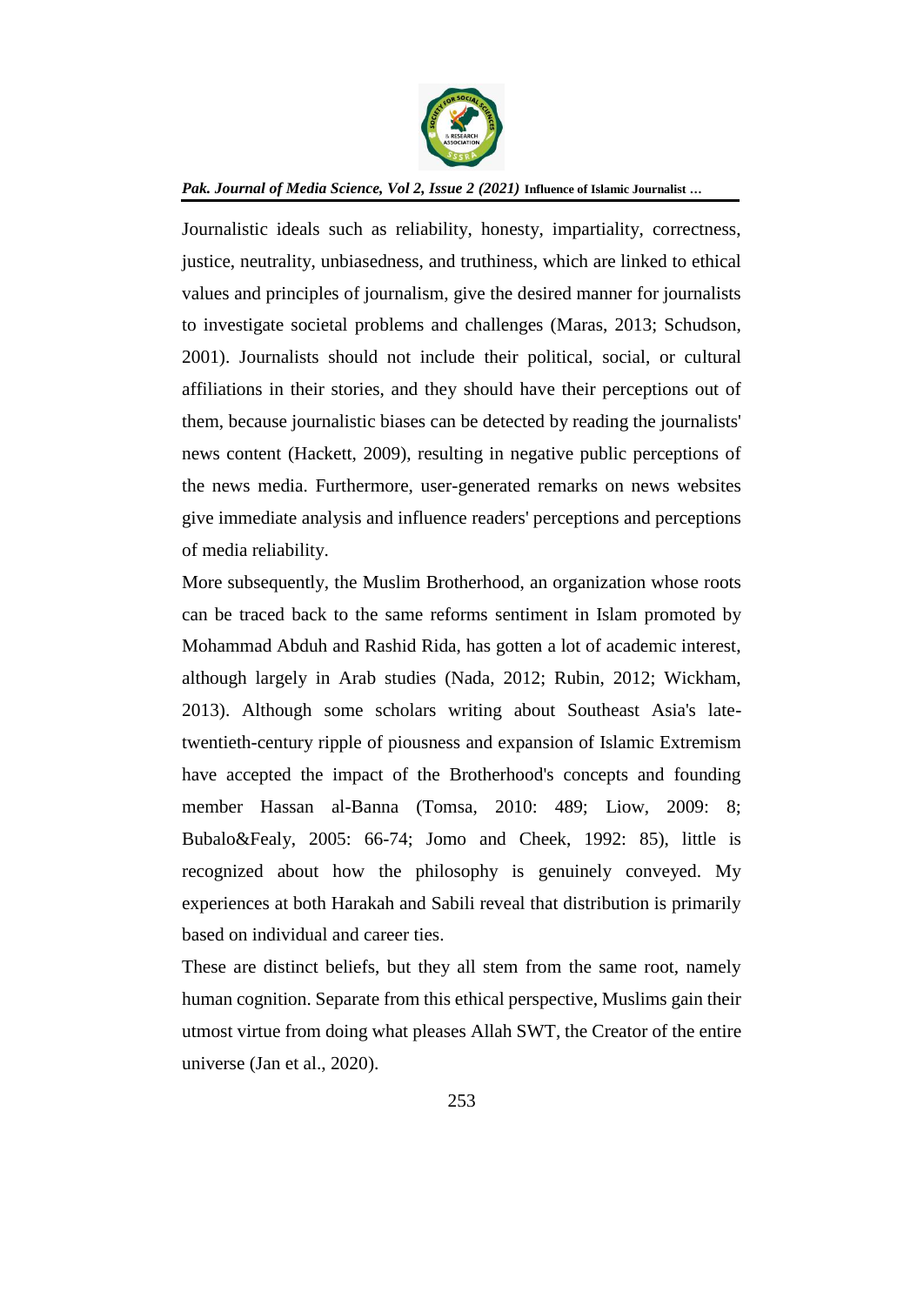

**"My devotion, my sacrifices, my life, and my death are all for Allah, the Lord of all worlds,' say they**." (Al-Anam 6:162)

With its objectivity: providing facts and expert analysis on topics and events, the traditional media (i.e., print and electronic media), which is regarded as the backbone of a society (Panday, 2009), can play a significant role in this regard. Scholars have also examined various approaches to investigating objectivity in news media, such as validity and trust in media, and discovered that citizens in a democratic society think that media is the only platform through which they can voice their opinions at the national and regional levels and have their problems fixed (Jenkins et al., 2018).

Journalists' political allegiances, cultural affinities, and patriotism, on the other hand, show up in their reporting and critical analysis. They don't follow journalistic norms, portray news events through their lenses, and assess situations based on their ideas and opinions. Scholars looked into certain questions, such as: Do journalists remain objective when writing news stories? What methods does a journalist use to report facts? Journalists are discovered to favor excitement rather than writing and publicizing the facts of a story (Quackenbush, 2013). While producing a news report, their connections and relationships are reflected in the substance and analysis, and they do not shy away from portraying unconfirmed stories and biased interpretations (Muchtar et al., 2017).

## **Research Methodology**

This research was conducted using a qualitative approach. It is employed as a data collection tool. This research investigation was carried out using analytical and critical assessment procedures. The impact of Islam on journalism has been studied using a variety of sources, including written academic journals, media stories, and publications. These analytic analyses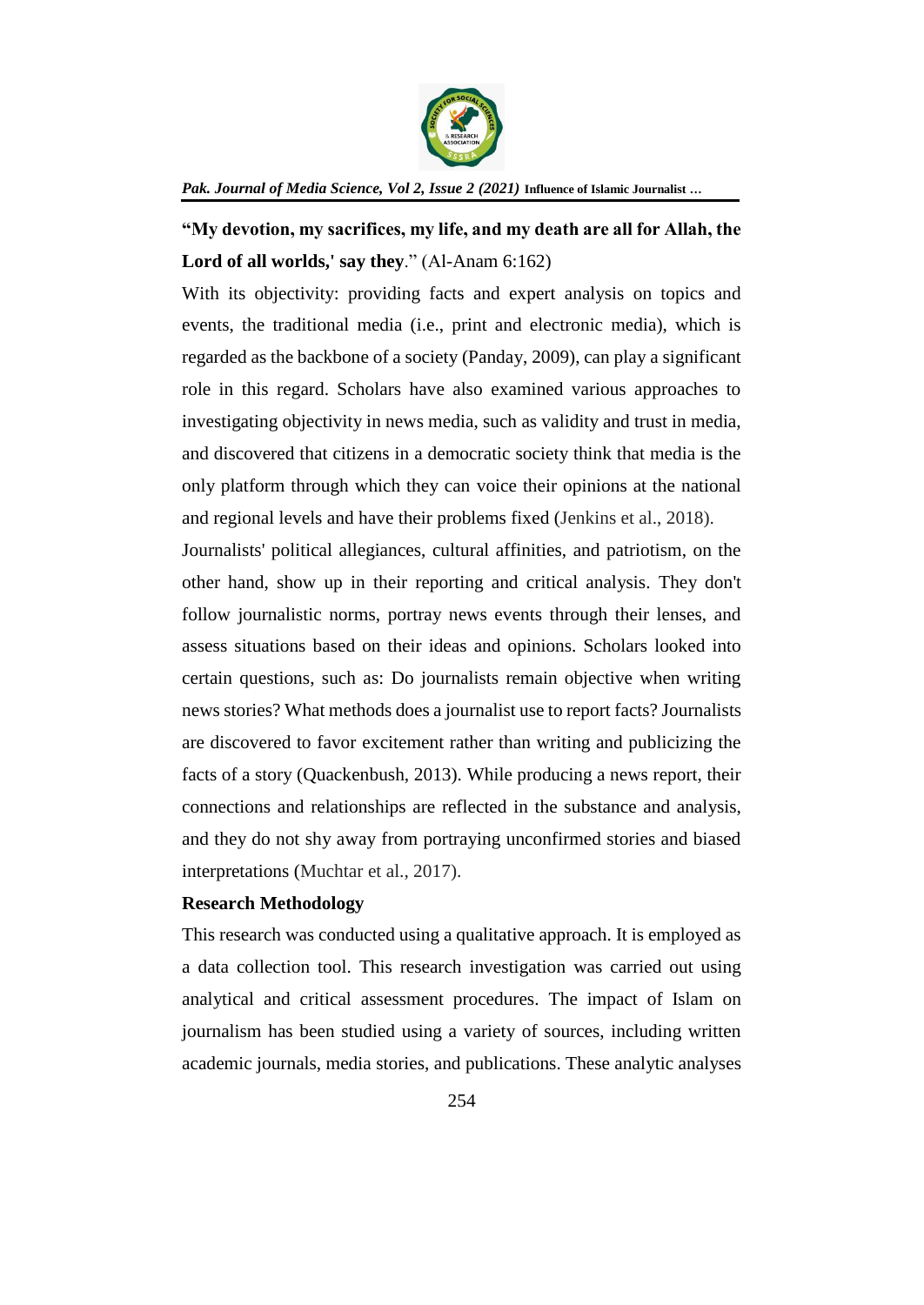

are then reviewed in light of major study sources such as the Qur'an and Sunnah. The expanding corpus of literature studying journalistic ideals and mores outside of the United States and European countries has led to something like a developing number of theories that go beyond several US communications researchers' "arrogant and ethnocentric" attempts. Several of these theories are based on the idea that mainstream media content – and the journalist who create it – are affected by a multitude of environmental pressures. The idea provided a framework for studying journalism on a global scale, leading to recommendations for a "universal theory" of journalism cultures and the impact of Islam on journalism, which aimed to understand why diverse journalistic values "really seemed to play out variously from around the globe." (Witschge & Harbers, 2018).

## **Journalistic principles and Islam**

**The Truth (Haqq)**Truth is the most important virtue of foreign journalism. This is similarly important in Islam.

# **'Cover not Truth (Haqq) with falsehood (baatil), nor conceal the Truth when you know (what it is)' (Qur'an 2:42).**

Truth is indeed a goal whereby the journalists in the research aspired, although it was viewed as situational, just like impartiality. According to Al-Arabiya reporter Haitham Hussein, "reality is the most essential thing," however "it relies on the media that you serve for." 'The truth is not the same whether you work for the BBC, Al-Arabiya, or Al-Jazeera. You might be able to offer similar knowledge, but not quite the same truth' (Jamil, 2021). The remark confirms that reporters in the nation aspire to European journalistic principles of liberty and independence of speech while working under the restrictions of rising economic structures, political pressure,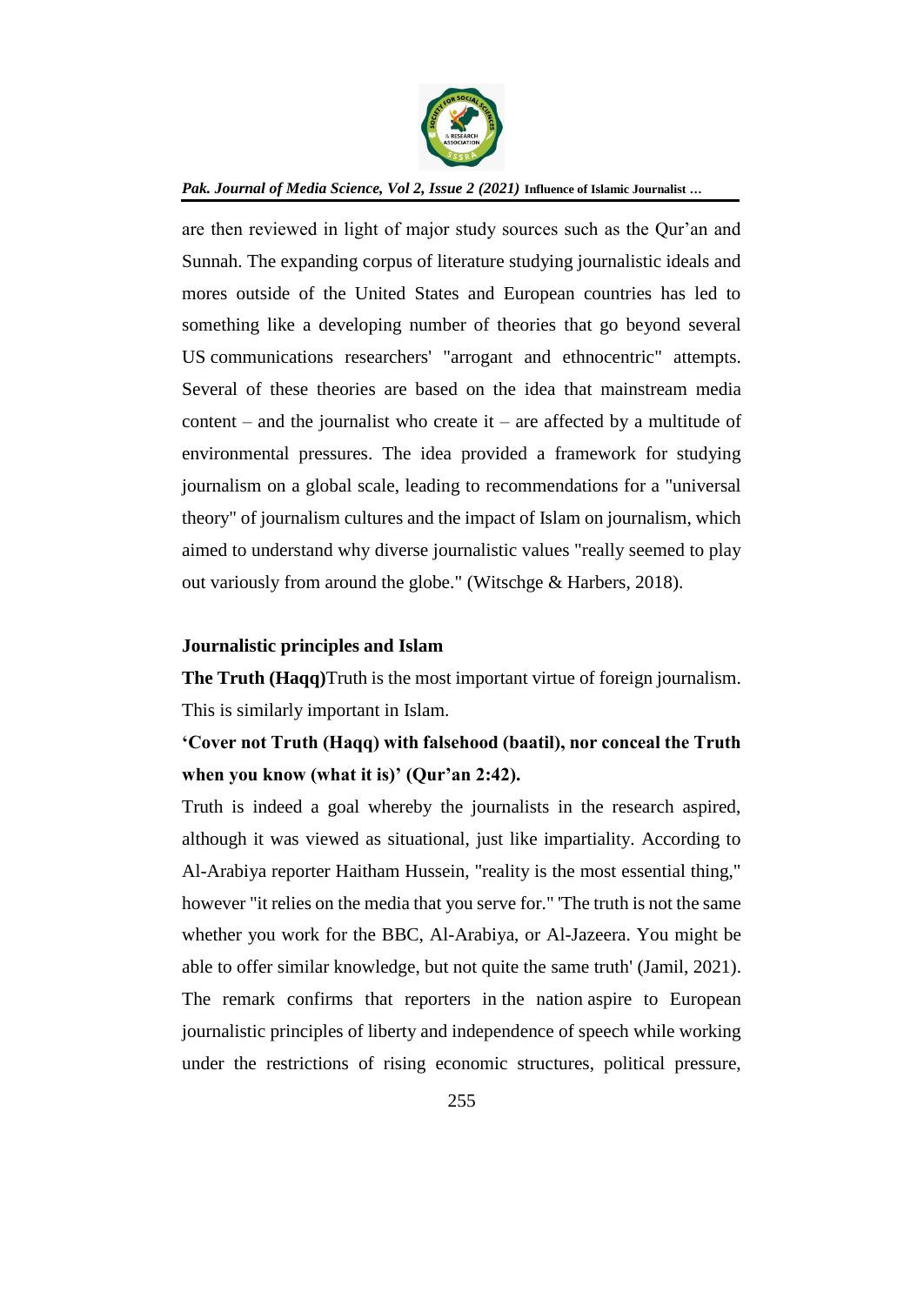

visitor numbers, and religious and cultural values. The Qur'an instructs Believers to check and examine the ramifications of their work 'lest you damage someone unintentionally and afterward become full with repentance,' according to the Qur'an (49:6). This is when Western journalistic practices conflict with Islamic ideals of balance (wasatiyyah) and balance (l'tidal). Throughout all three locations, the overwhelming amount of reporters agreed that "a journalist also must be impartial."

**"You must tell the truth, for the truth leads to virtue, and virtue leads to Paradise, and indeed the man who persists to speak truth and endeavors, to tell the truth is ultimately documented as truly honest with Allah, and beware of lying, for lying leads to indecency, and obscenity led directly to Hell-Fire, and the individual who constantly tells lies and endeavors to tell a lie is eventually recorded as a liar with Allah". (Sahih Muslim 2607c, Book 45, Hadith 136 the Book of Virtue, Enjoining Good Manners, and Joining of the Ties of Kinship)**

## **Self-Reliance (Nasihah)**

The Qur'anic concepts of nasihah (independence or real guidance) and hisbah (reestablishment of good and avoiding of evil) take things for granted "the inherent personal liberty to step out, counsel, and occasionally even criticize public leaders." They are based on many Qur'anic assertions of free speech and the public benefit (Maslahah), such as "the right to live and work," "the right to speak," and "the right to travel." Journalists in Pakistan studied are concerned about freedom of expression and media autonomy. The pursuit of competence is inextricably linked to that fight. Journalists in Pakistan are subjected to a range of pressures, including those from administrations, businesses, and Islamist extremists (Buschow, (2020).**Justice ('Adl)** According to Islamic jurist Ibn Qayyim (1292–1350),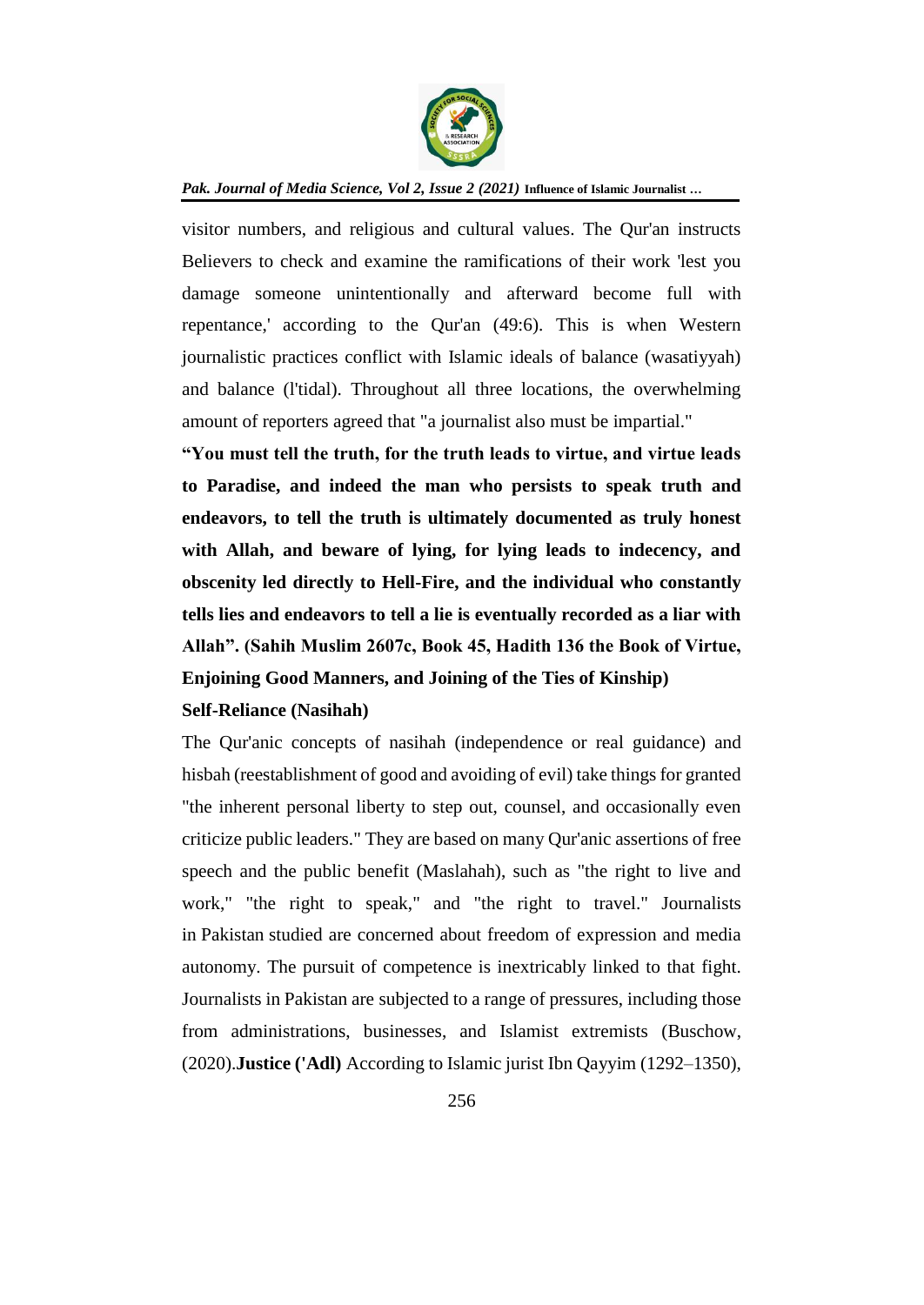

"justice is the ultimate goal and purpose of Islam." It is linked to the concepts of great promotion (hisbah) and the interests of society (Maslahah). For very many Muslim journalists and editors, fairness in the category of human and fundamental freedoms is also the highest purpose and objective of journalism. When that came to the responsibilities of journalists to use their profession to achieve political and social justice, Pakistan's most prominent Muslim thinker, Abul Ala Maududi (1903– 1979), repeated the Prophet, Muhammad (Steele, J. (2011).

Journalists in Pakistan are dedicated to serving the public good. Though Pakistani journalists' apparent goal is a smaller amount explicitly focused on transformation than their Arabian counterparts, Pakistani presses regard their duty as striving forward towards a just community (Ewart et al., 2018).

## **Journalism: Role of Electronic Media and Islam**

Social media plays are among the most essential roles in establishing new interpersonal interactions amongst friends, relatives, and individuals using contemporary digital technologies. Allah, who formed all human beings in the world; all things in the world were created for the welfare of human beings; His goal for creatures included all human beings to love Him, and that one of the most religious worship is to aid others, which will be assisted by science in the contemporary period. Other scholars substituted the term Ummah for the term Islamic society (Rahman, 2018). These are verses first from Holy Quran that they have referenced. The terms Ummah and village (Kuraiya) have been used to describe society in this context. "That is a nation that has passed away," Allah (SWT) declared. It will reap the benefits of what it has reaped, and you will reap the benefits of what you have reaped. And you won't be questioned about their previous activities"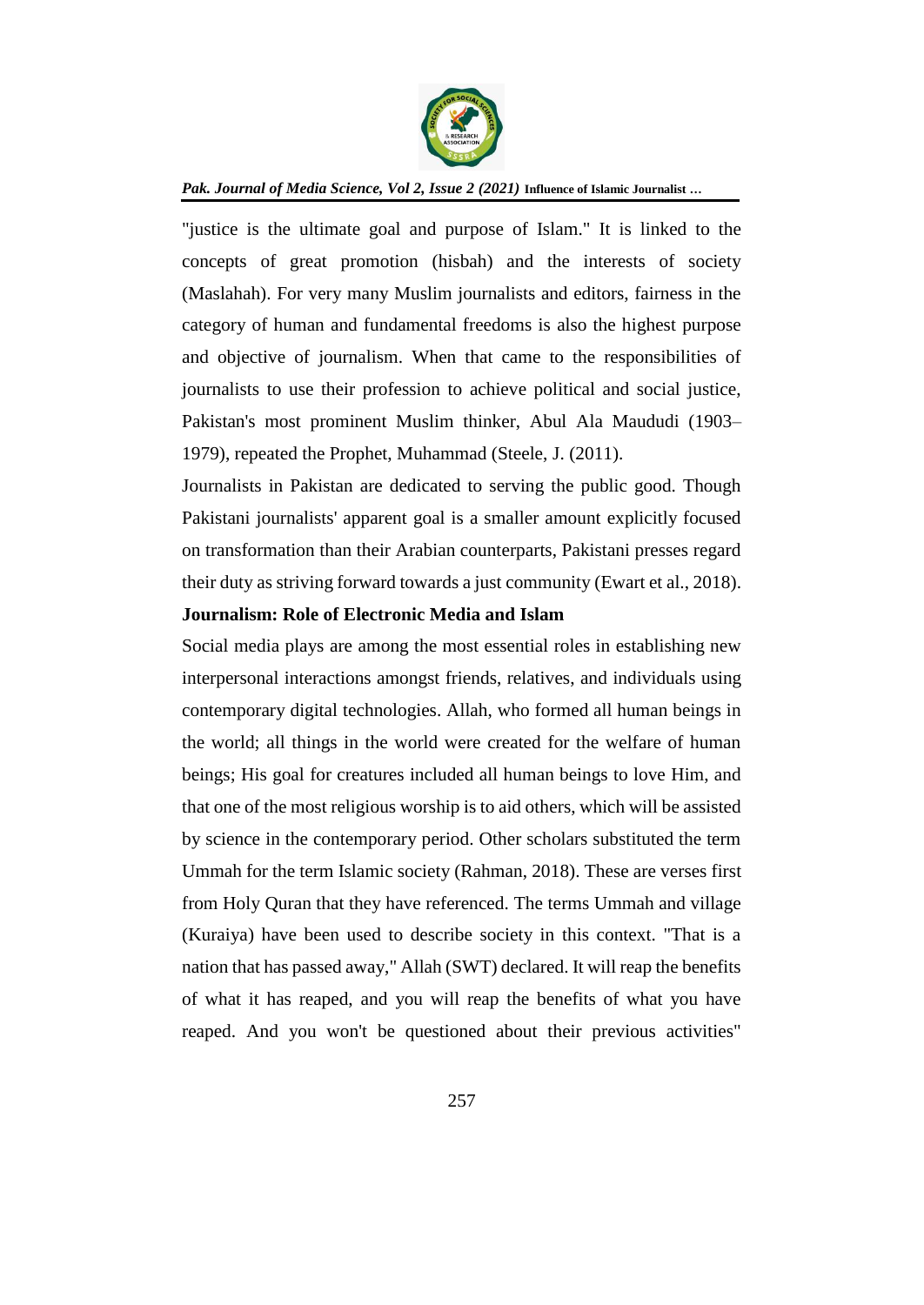

(2:141). "It's because your Lord would not punish towns for wickedness while their inhabitants are unaware" (6:131).

## **Findings**

The news and opinions of Pakistani television networks are widely disseminated on electronic content for data and analysis, with the general public debating unsubtle and hidden goals by referencing their scientific and communicational style (Baloch & Andresen, 2020). The belief that "journalism's first commitment could be to the truth" has led to the definition of journalism as a series of "culture practices." Some academics suggest that these common ideals can always be found in news organizations all across the world, advocating "universal" ethical standards as a "bulwark" against outside pressures.

**Those who obey Allah and the Messenger are among the Prophets, the Siddiqi (the truthful), the Shuhada, and the Righteous, whom Allah has blessed. They're also fantastic companions.** 

## **(4:69) Al-Nisa)**

Individuals' perceptions of themselves influence their perceptions of the world. As a result, comprehending one's perceived identity is critical to comprehending the ways journalists in any geographic neighborhood approach their work. The factors that go into determining one's identity are numerous. There is substantial interaction within and is among the "cultural," "motherland," "Islamic country," and "Muslim vanguard" identity in Pakistan, for example. Professional identity is a factor to consider while examining journalists. Scholars utilize standards to measure the maturation of the media industry in places emerging from long periods of government influence: the degree to which journalists and editors connect with the respective profession (Zaidi, 2018).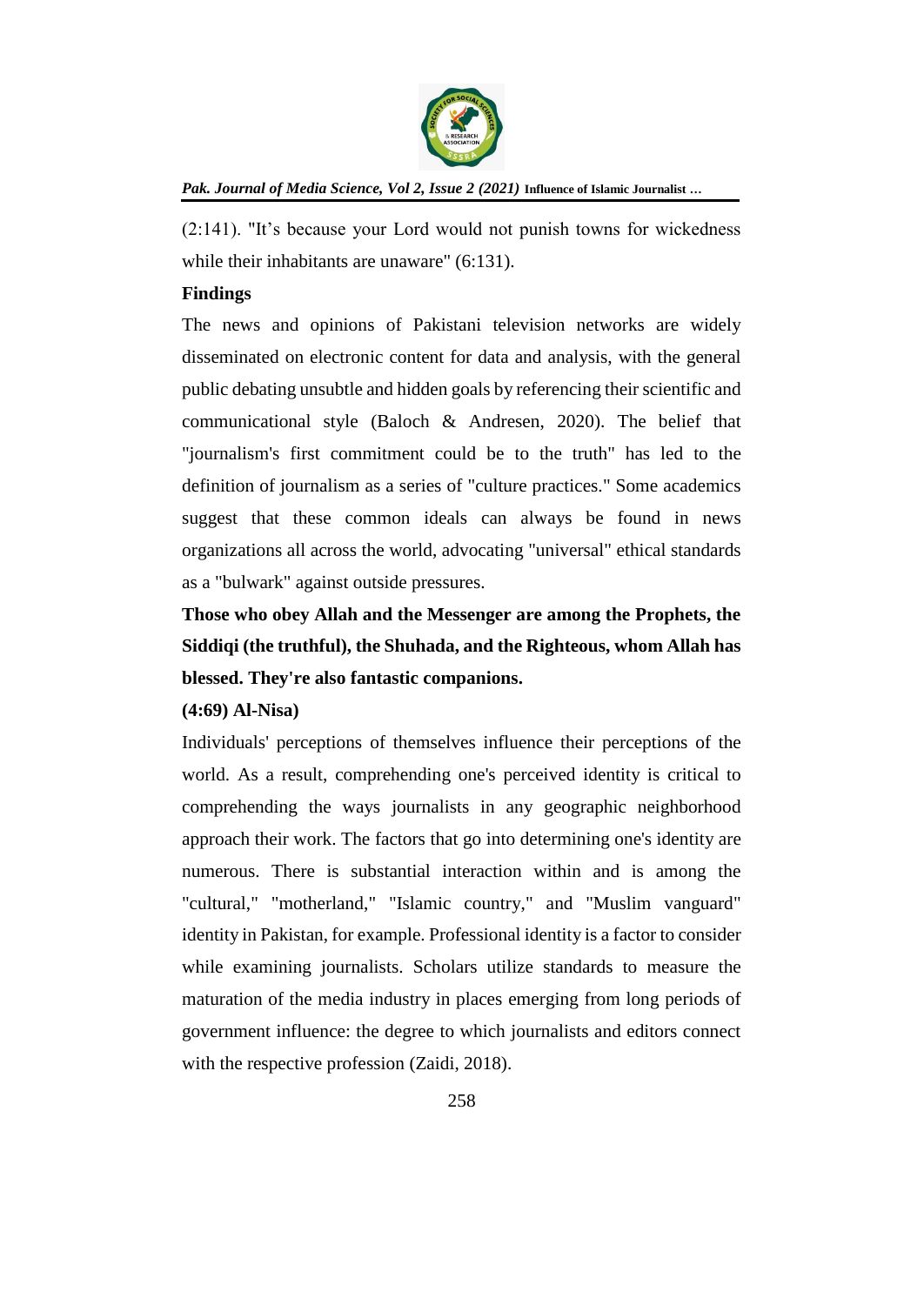

Due to being perceived as being prejudiced and under the sway of corrupt elected figures, Pakistani journalism organizations and journalists are widely seen as untrustworthy. This bad image has instilled in the public a sense of media incredulity and suspicion. Most of the studies on "Is Pakistani electronic media fair?" emphasized injustice and unbalance in news reports, especially about political coverage. Journalists may appear to debate the problems of the nation on their news programs, but this is ineffective since they rather interview incompetent leaders who produce the issues, rather than question experts (Pintak, 2021).Their presentations are akin to political comedy shows in which guests, typically politicians, attack rivals; some journalists even add fuel to a fire to achieve scandalous celebrity.

# **Say: Do you have any solid information you could share with us? You don't do anything but follow your inclinations and make educated guesses. (Al-Ana'am: 6:148)**

According to the findings of the poll, Islamic principles play an essential and unifying role in the hierarchy of factors that shape journalists' worldviews inside the Muslim world. Islam isn't the only element that determines how these journalists and editors carry out their work. Only within regions studied, a variety of ideological, social, and economic aspects, including the system of government as well as degree of political stability, the existence or utter lack of dispute, and the economic situation, can explain the differences in individuality, attitudes forward into journalism priorities, dangers to the market, involvement of the clerics, and sense of purpose in life (Badshah & ullah khan Qureshi, 2021)

According to the study, the right and appropriate use of social networking sites in the Muslim community. "Has aided in the expansion of Islam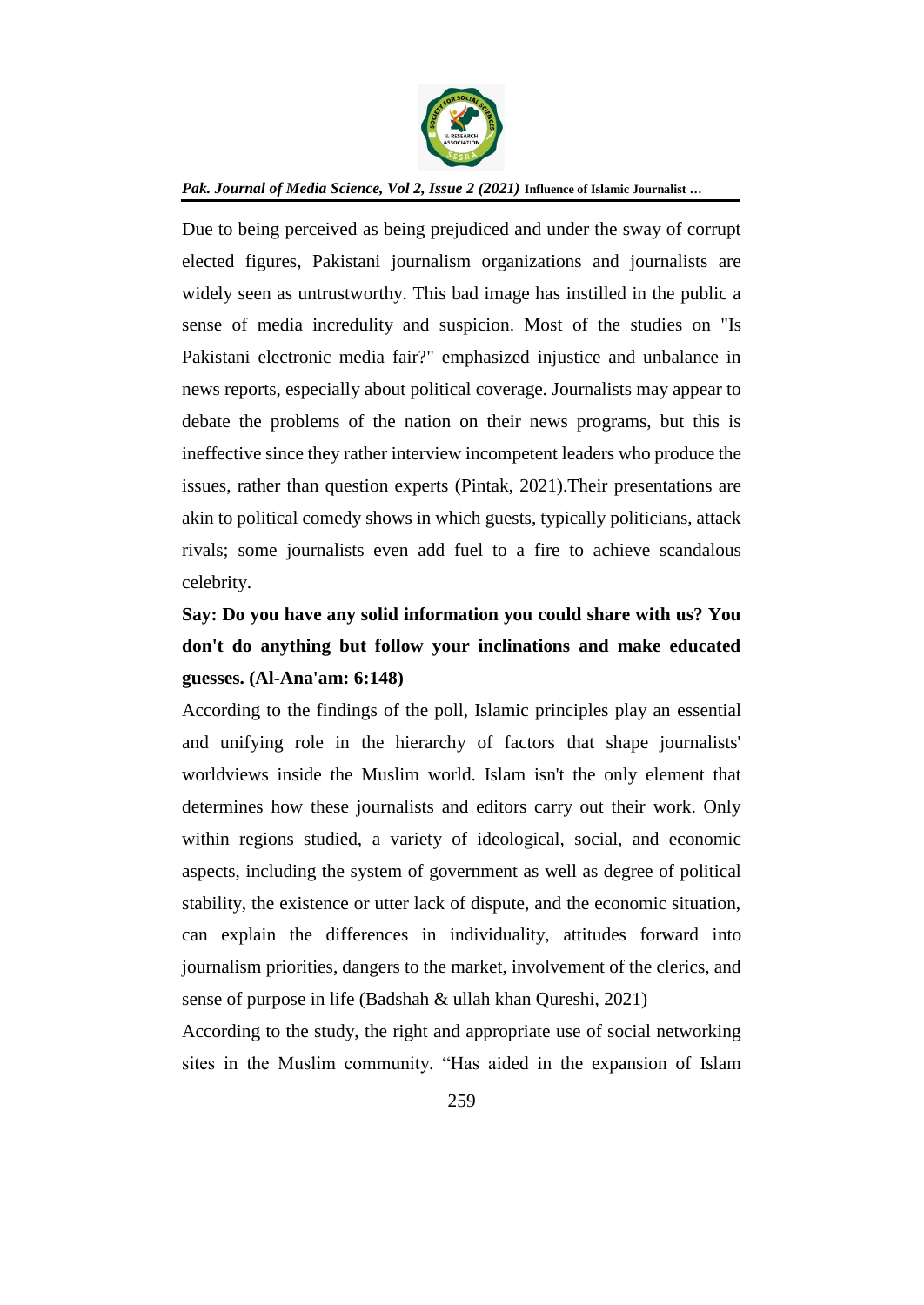

tremendously. Due to the auditory and visual attraction of audio, social media has the power to boost their free conversational nature, attachments, and engagement.

## **Recommendations**

We staff in the Islamic media who are now collected, in maintaining with our belief in Allah and Allah's Apostle; and in the execution of Islamic Shariah; and in the clear understanding of the impending dangers blighting the Muslim Ummah and obstructing its religious reinvigoration; and in admiration of the essential factor of the numerous types of media and they're deserving intends, the soundness of the vocation and its culture; and conscious of the Ummah's goals and aspirations We solemnly swear to uphold it and see it as a beacon for all our efforts as well as a source of roles and obligations**.** Muslim journalists should work to bring Muslims together and advocate for using wisdom, Islamic brotherhood, and tolerance to solve problems. Combating all forms of colonialism, aggressiveness, fascism, and racism should be a priority for Islamic media men. To oppose Zionism and its colonial agenda of establishing settlements, as well as its merciless oppression of Palestinians. Anti-Islamic concepts and tendencies should be avoided by Islamic media professionals (Agmed, 2021).

To protect the Ummah from pressures that are damaging to Islamic character and values, and to avoid all hazards, Islamic media men should filter all information that is aired or published. Avoid using derogatory phrases and abstain from posting obscene material, and do not engage in cynicism, slander, provocation of "Fitna" rumor-mongering, or other forms of libelous behavior. To refrain from broadcasting or publishing anything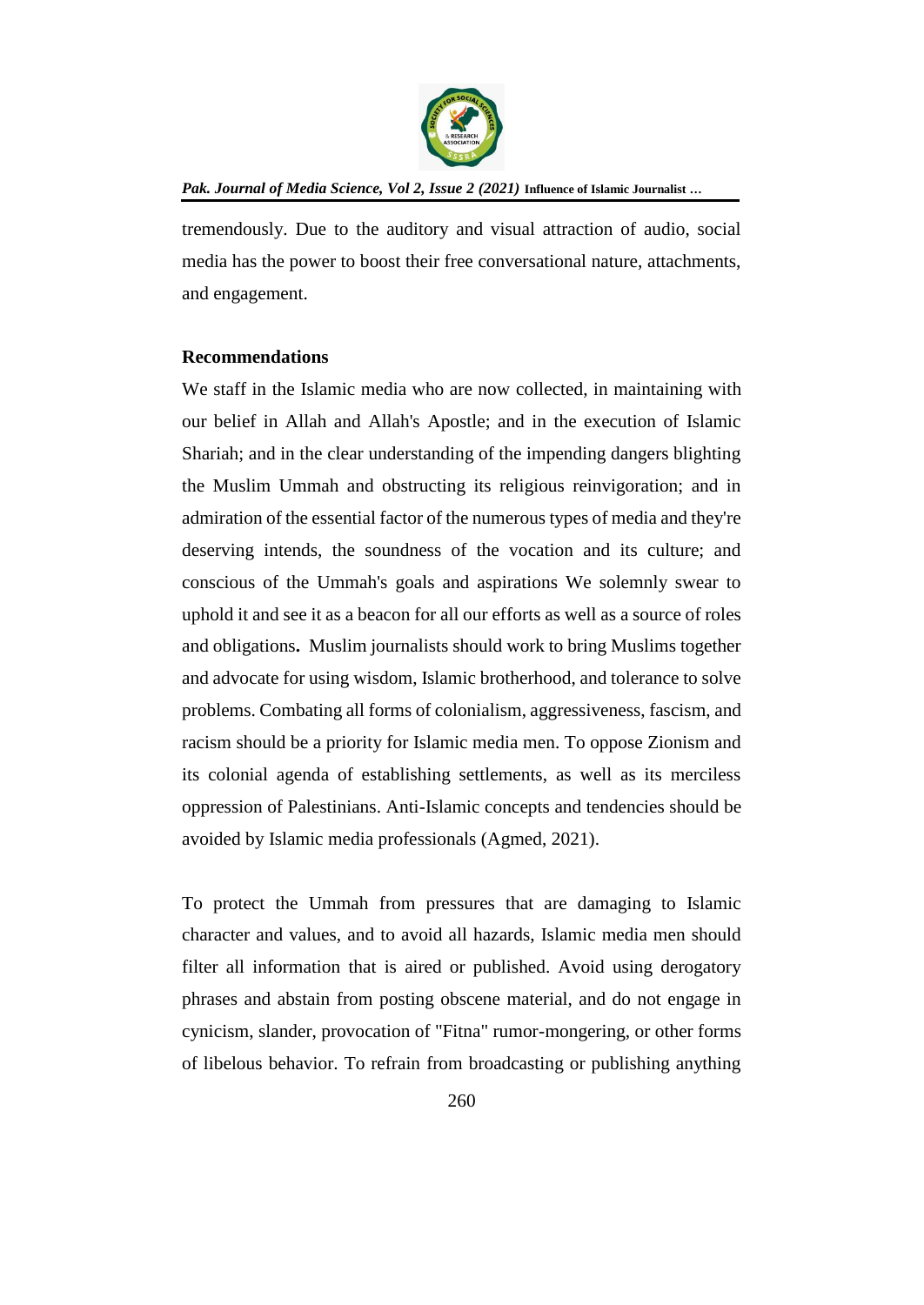

that violates public morality or acceptable behavior. This also means that supporting crime, violence, suicide, or anything else that instills fear or arouses primal instincts, if direct or indirect, should be shunned. Commercial advertisements that are morally repugnant should be prohibited from broadcasting or publication.

The study aims to look at the substance and stream of social media activity that media learners are exposed to better understand the phenomenon of media's portrayal of trustworthiness amongst digital content literates. The creation of social media to promote community cohesion and prevent racism including the use of phony images to encourage false abuses and other misconduct. Alleged crimes are expanding every week as a result of social media. To safeguard our society, we must raise public awareness. In Muslim society, there must be awareness initiatives that help people weigh the benefits and drawbacks of utilizing social networking sites. It is preferable to continue doing good activities while remembering that Muslims serve as role models for all of the other humans.

Islamic journalists must be dedicated to spreading Da'wah, clarifying Islamic topics, and defending Muslim viewpoints. They should be interested in Islamic history, Islamic culture, and the development and dissemination of the Arabic language among Muslims, particularly Muslim minorities. They should also be determined to restore Shariah's dominance over manmade values and rules. They must be devoted to fighting for Palestine's liberation, particularly in Al-Quds. They must be completely committed to the concept of the Islamic Ummah, which must be free of regional, national, and tribal nationalism. They must also firmly advocate for the struggle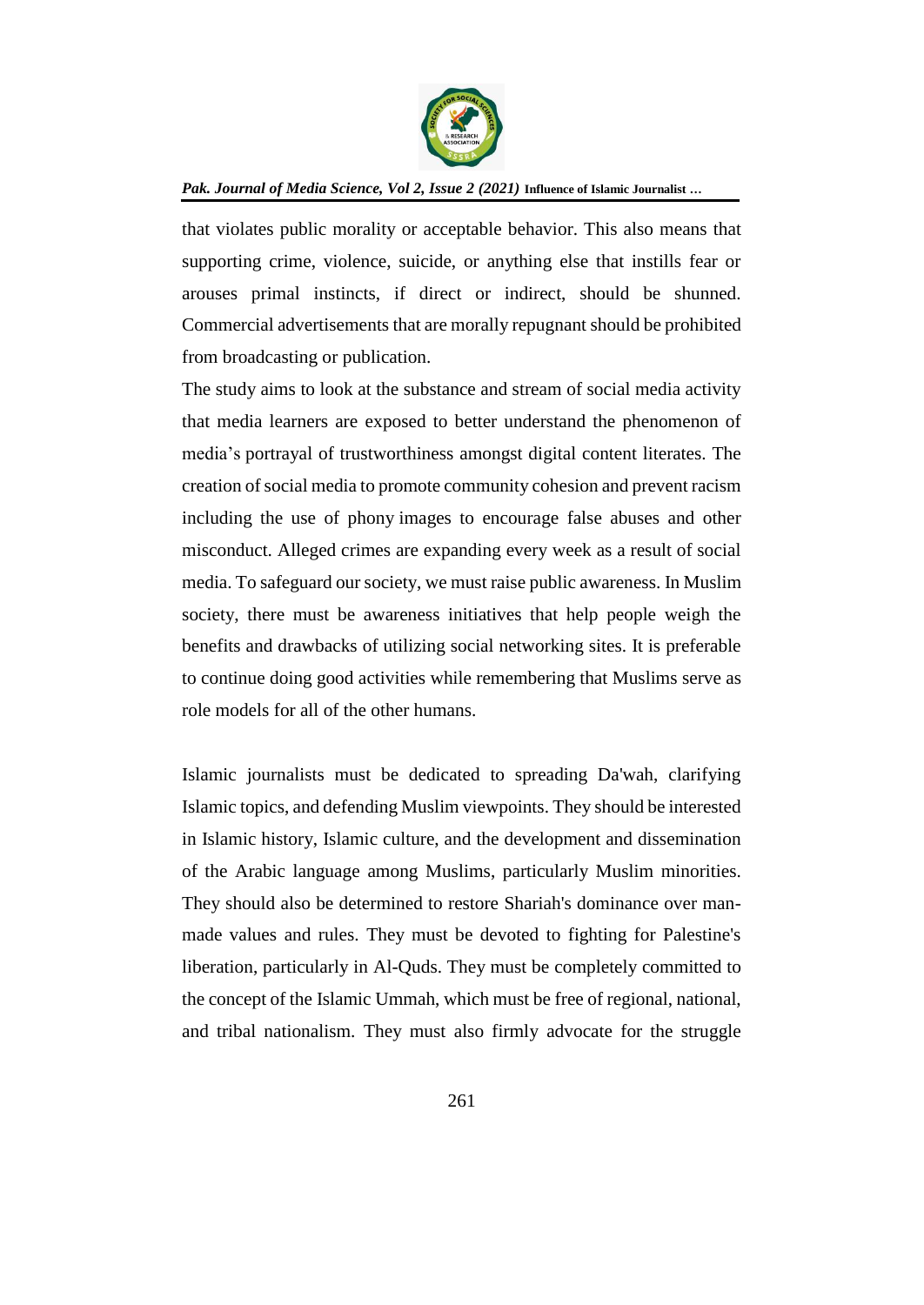

against underdevelopment in all of its forms and support efforts to achieve ongoing production, which will ensure Ummah's improvement and strength.

## **Conclusion**

The goal of this study was to look at how media students felt about Pakistani electronic news mediums. The findings reflect earlier research showing the electronic media is losing all credibility due to media structuring, biased reporting, and biased analysis, particularly in less democratic nations. The majority of respondents believe that media compromises on factuality and fairness, and recent surveys and research claim that media in developing nations is less accurate; but even so, the primary reason for this is not only journalists' biased attitudes, but also the polemical role of non-mainstream partisan media (Mudassar Riaz et al., 2021).

Muslim journalists are frequently perplexed, as the guidelines for being a great journalist are based on western values. Various forms of mass ethical journalism relating to the rights, duties, freedom, and control of journalism have been contested in European cultures since the birth of the press in the 15th and early 16th centuries, according to Mohammad A. Siddiqi (2000). The majority of these disputes centered on two topics: professional ethics as it relates to media training, and prescriptive philosophical conceptions of mass discourse as it relates to media professionals' contractual responsibilities (Dunn, K. M. (2019).

After a long period of suppression, Pakistani journalists are regaining their voice as their sector begins to establish itself as a 'fourth estate' that has an impact on the political system. While they are likely to examine the administration and safety services, they consider their main mission as exposing the nuances of Pakistani legislation and government instead of advocating overt political change. They consider themselves as having to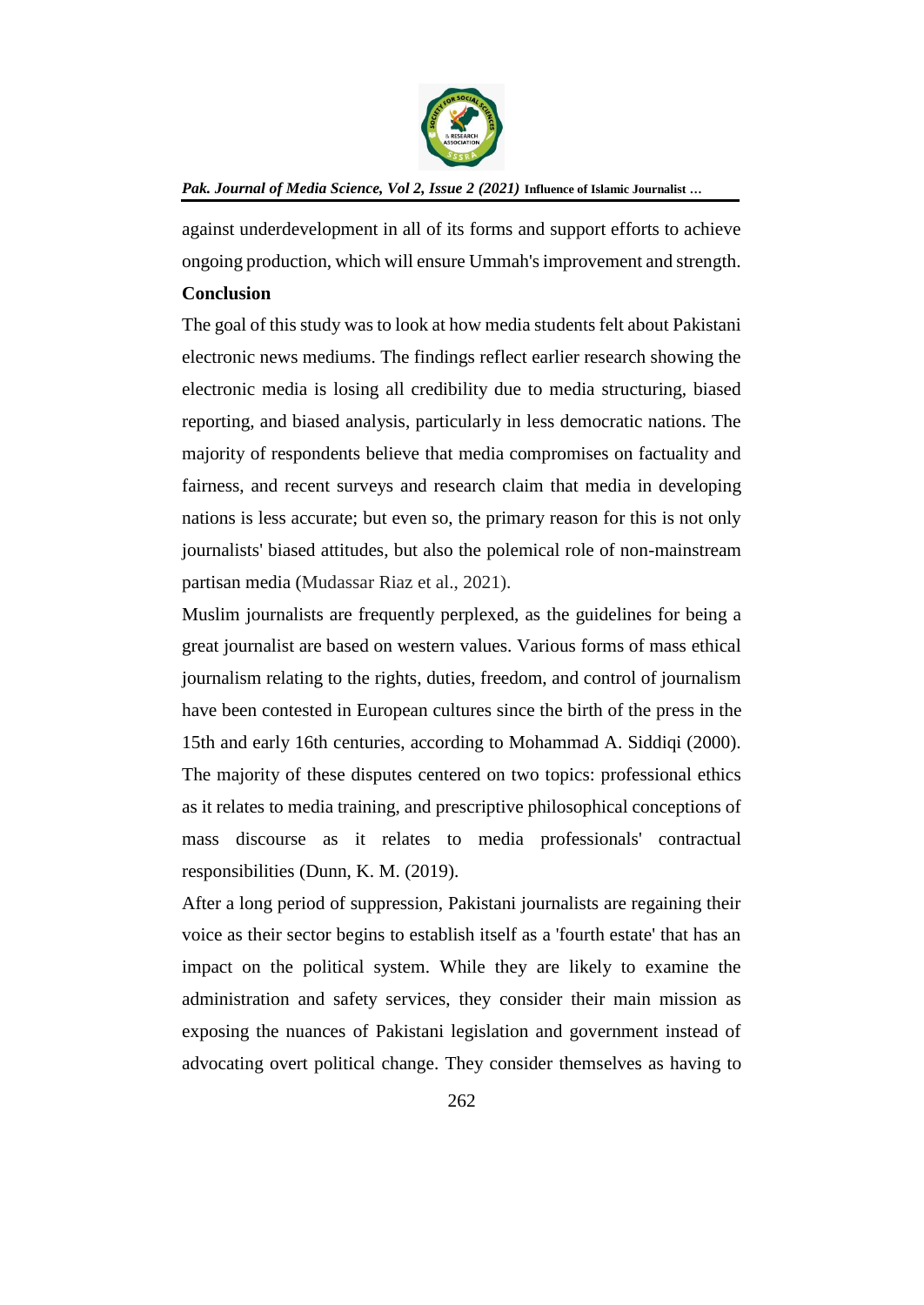

function under stringent guidelines, and they criticize their industry's unprofessionalism. They also consider that objectivity must be blended with judgment, subjective view, and a desire to honor the topic of the story. This viewpoint is compatible with the premise that a nation-social state's and cultural context influences the media's attitude (Pintak et al., 2018), as well as the faith that Western-style 'impartiality' should be 'a perfect toward which to strive rather than a benchmark against which to be evaluated,' as published by Burmese journalists.

Using the social judgment theory as a guide, this study discovered that active social media users compared media reporting and journalistic analyses to their own established perceptions. Without a doubt, news anchors' presenting style and the content and competency of current affairs show hosts influence the public's opinion, but the public evaluates it based on their past knowledge and skill. It is undeniable that critical information and ideologically polarised content on social media instill a bad impression of mainstream media (Ponkey et al., 2012).

Some researchers believed that news coverage is good, but that current affairs shows do not adhere to journalistic standards of neutrality. All students feel that the press should concentrate on their basic obligations of human rights and social duties and that the media should provide positive and constructive analyses (Shabana et al., 2021). As a result of the findings, this study suggests that media literacy is raising concerns about news media people and organizations, and that fair collection and analysis can help to maintain their trust.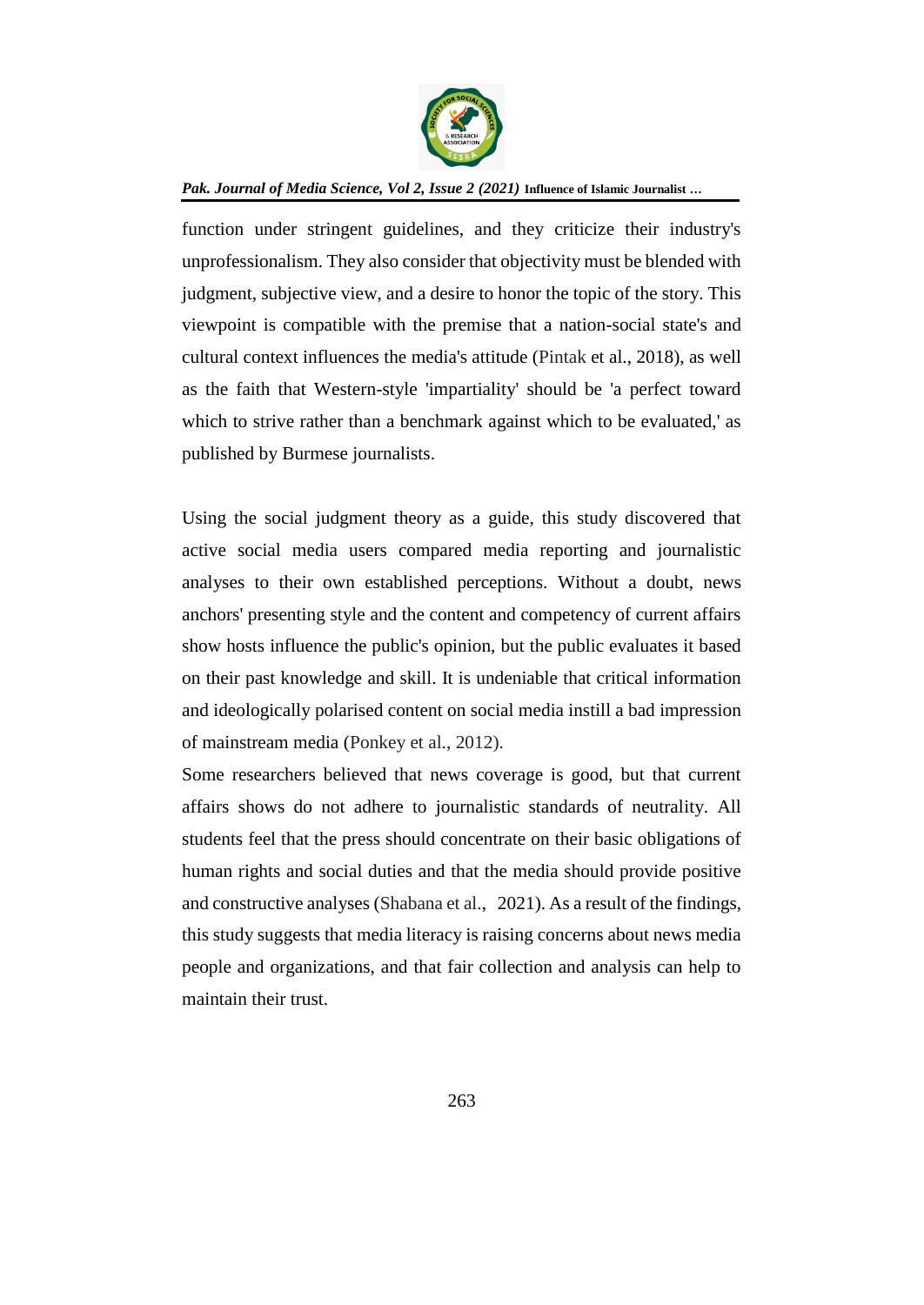

When it comes to the country's most pressing issues, Pakistani journalists are broadly in agreement with the general populace. Pakistanis, according to current public opinion surveys, bring up the economic system and violent extremism as the country's main issues, with 93 percent of those surveyed saying the Taliban and Al-Qaeda are severe issues and approximately half saying the state doesn't do enough to prevent terrorist attacks, which primarily matches the reporters' reaction.

Journalists examine what are generally acknowledged in the Region as "universal" journalism principles through the lens of Islamic values. The ability to share goal was to improve society, whether that be through a drastic transformation as well as progressive democratic change, is essentially similar to the Qur'anic pursuit of truth and fairness, and the manner those same journalists approach their work is strongly influenced by various of much other Moral shariah, those very as a need for balance, rationality, and regard (Ewart, J., & O'Donnell, K. (2018).

## **Limitations**

This research is limited to Pakistan, a Muslim country. It would concentrate on the problem of news media's portrayal and believability among digital publishing literates. This study is based on secondary data, whereas it should be based on primary data.

## **References**

Ahmed, S., Afsheen, S., & Gondal, I. A. (2019). Journalism Ethics and Media Practices. *Al-Az̤vā*, *34*(52).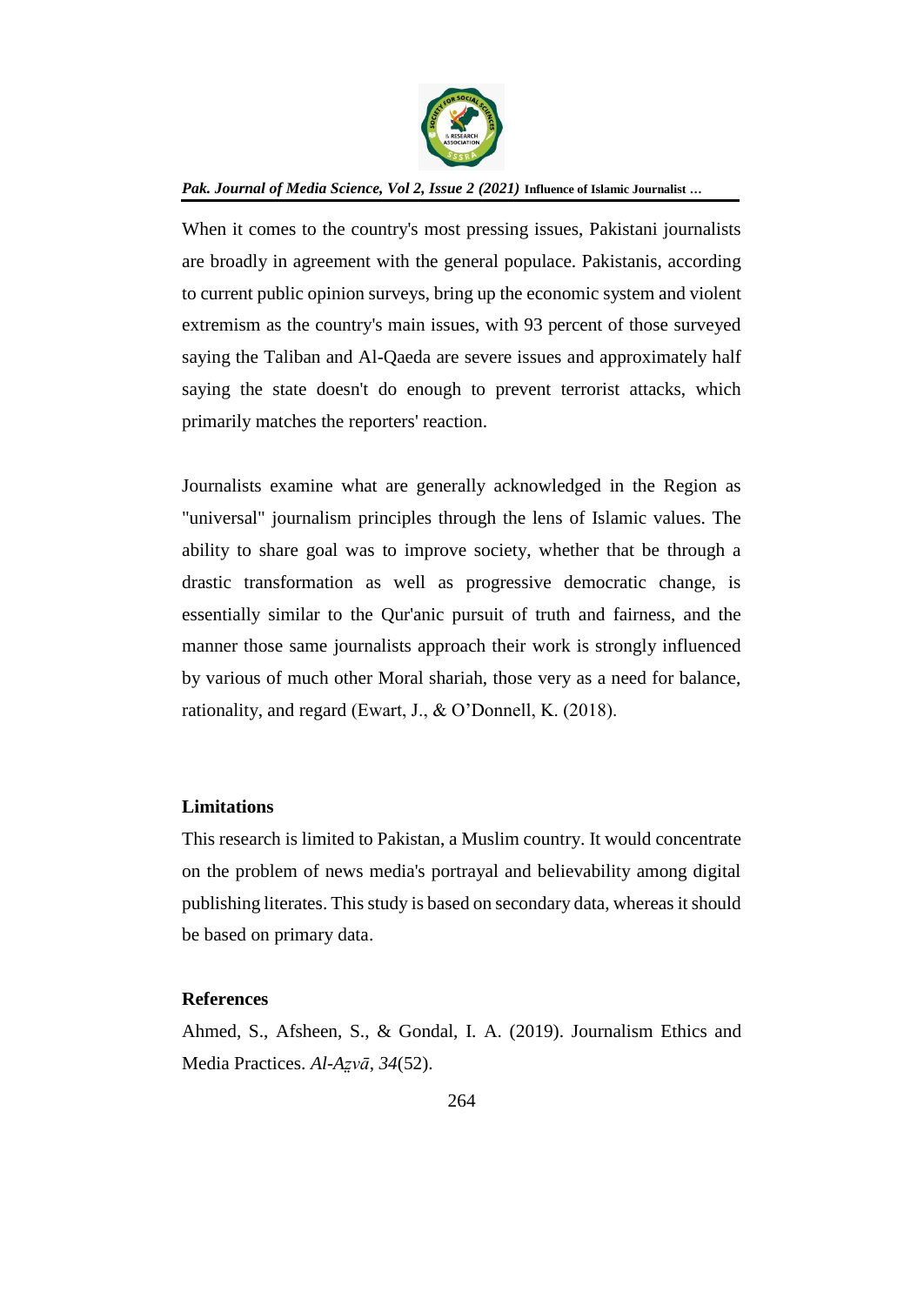

Ahmed, N. (2021). Concept of Education in Islam and the role of Madrassah: Short History of Madrassah and Militancy in Pakistan. *Technium Soc. Sci. J.*, *19*, 106.

Akhtar, N., & Pratt, C. B. (2017). Pakistani government–news media relationships: how relevant are Western journalistic values?. *Journalism Studies*, *18*(1), 65-85.

AWAIS, A., & JAHIDUL, I. (2020). PEACE JOURNALISM VERSUS EMBEDDED JOURNALISM IN PAKISTAN WITH A DETAILED HISTORICAL PERSPECTIVE. *Quantum Journal of Social Sciences and Humanities*, *1*(3), 13-25.

Bernanke, J., & Phelan, S. (2018). The Politics of Interfield Antagonisms: Journalism, the visual arts and the et al. controversy. *Journalism Studies*, *19*(2), 297-314.

Badshah, S. N., & ullah khan Qureshi, B. (2021). Media, Challenges and Responsibilities In Islamic Perspective. *Al-Azhār*, *7*(01), 43-53.

Buschow, C. (2020). Practice-driven journalism research: Impulses for a dynamic understanding of journalism in the context of its reorganization. *Studies in Communication Sciences*, 1-15.

Baloch, K., & Andresen, K. (2020). Reporting in conflict zones in Pakistan: Risks and challenges for fixers. *Media and Communication*, *8*(1), 37-46.

Dunn, K. M. (2019). Reporting Islam: International Best Practice for Journalists.

Ewart, J., & O'Donnell, K. (2018). *Reporting Islam: International best practice for journalists*. Routledge.

Ewart, J., O'Donnell, K., & Chrzanowski, A. (2018). What a difference training can make: Impacts of targeted training on journalists, journalism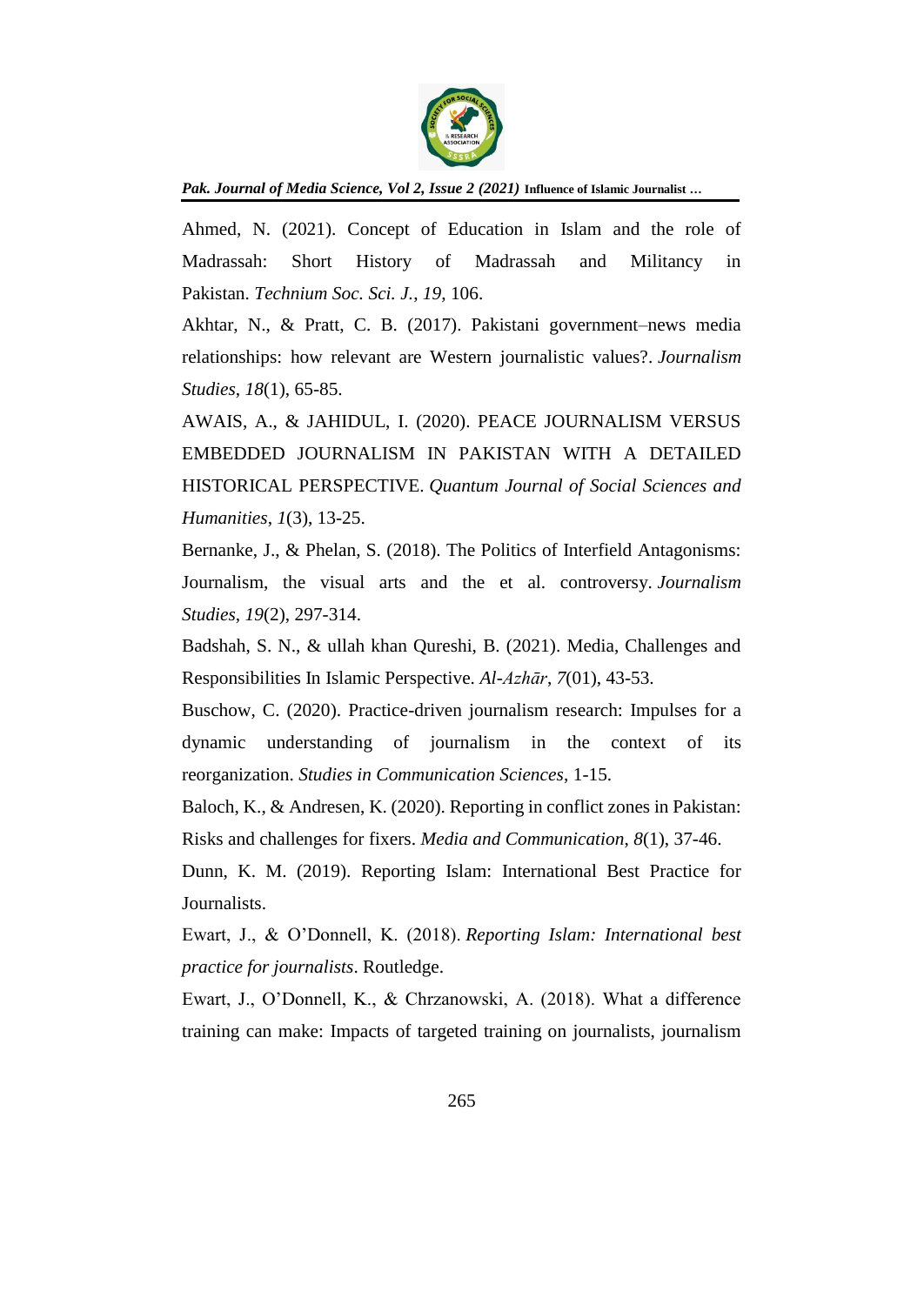

educators and journalism students' knowledge of Islam and Muslims. *Journalism*, *19*(6), 762-781.

Haagensen, L. (2018). Women, Islam, and the state in Pakistan.

Islam, S., Malik, M. I., Hussain, S., Thursamy, R., Shujahat, M., & Sajjad, M. (2018). Motives of excessive Internet use and its impact on the academic performance of business students in Pakistan. *Journal of Substance Use*, *23*(1), 103-111.

Jan, D. M., & Khan, D. M. R. (2020). Peace journalism and conflict reporting: The case of Pakistani media. *South Asian Studies*, *26*(2).

Jenkins, J., & Volz, Y. (2018). Players and contestation mechanisms in the journalism field: A historical analysis of journalism awards, the 1960s to 2000s. *Journalism Studies*, *19*(7), 921-941.

Jamil, S. (2021). Increasing accountability using data journalism: Challenges for the Pakistani journalists. *Journalism Practice*, *15*(1), 19-40. Muchtar, N., Hamada, B. I., Hanitzsch, T., Galal, A., Masduki, & Ullah, M. S. (2017). Journalism and the Islamic worldview: Journalistic roles in Muslim-majority countries. *Journalism Studies*, *18*(5), 555-575.

Merican, A. M. (2010). Orientalism in reporting religion: Approaches to teaching journalism and Islam as a civilization. *Asia Pacific Media Educator*, (20), 163-175.

Mudassar Riaz, M., Naeem Javed, M., & Bhuttah, T. M. (2021). Reporting on Electronic Media in Pakistan and Ethical Standards in Journalism. *Ilkogretim Online*, *20*(5).

Pintak, L., Bowe, B. J., & Nazir, S. J. (2018). Mediatization in Pakistan: Perceptions of media influence on a fragile democracy. *Journalism*, *19*(7), 934-958.